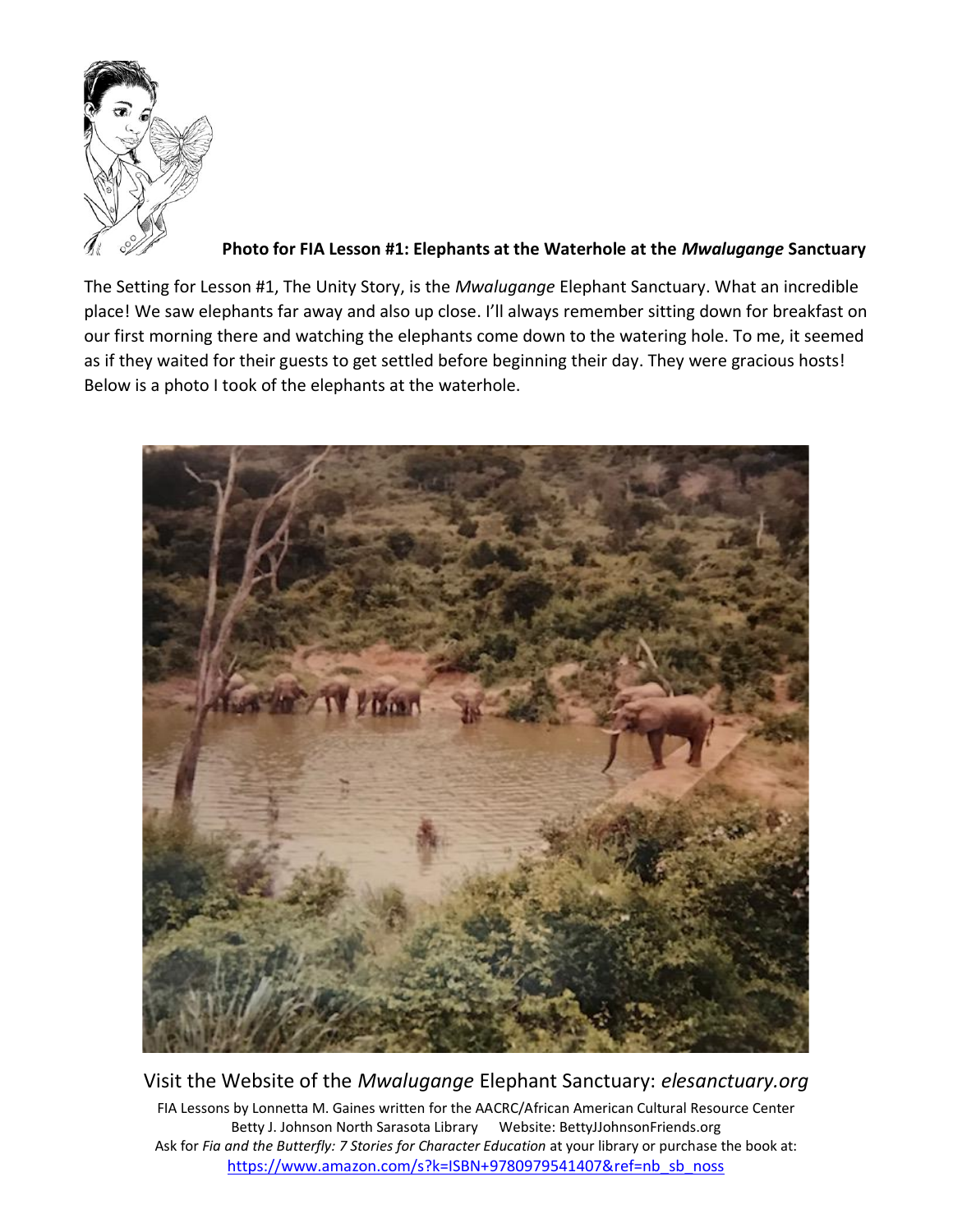

*Lesson #1 – Reading The Unity Story: "Elephants at the Waterhole"* pp. 13-23, Fia *and the Butterfly: 7 Stories for Character Education* by Lonnetta M. Gaines

## A Saying to Remember for The Unity Story *I am one with the world. I cherish and care for the earth.*

## *AUTHOR'S NOTES*

Notice that every story begins with a Saying to Remember. That's because I wanted to distill the key message of the story and the *KWANZAA* Principle into one or two simple sentences. Repeat the Saying to Remember, write it down, and share it with others. The Saying to Remember for the Unity Story reminds us of the importance of caring for Mother Earth in ways big and small. Look at the list of Real World Tasks on page 23 in *Fia and the Butterfly* for a starter list of ideas. Now – to the story!

The *setting* for The Unity Story is the *Mwaluganje* Elephant Sanctuary which I actually visited in 1999. It's one of my favorite places in Kenya, and it's still there! (See the website: *elesanctuary.org*) When our guide drove us to the Sanctuary, he told us that elephants had learned not to trust people because uncaring people hunt them and kill them in order to sell their ivory tusks. If elephants got into the city, they were dangerous because they had learned that people were their enemies. In order to help address this problem, the government of Kenya created the *Mwaluganje* Elephant Sanctuary, a conservation area for the elephants and a camp and viewing area for visitors. So, I put the *Mwalugange* Elephant Sanctuary into my story. Fia's cloud floats over the Sanctuary, and when she looks at it, she's surprised to see that the *Mwalugange* camp looks like a forest, not like the jungles that she had seen on TV on Saturday mornings. Fia's lessons are just beginning; and so were mine!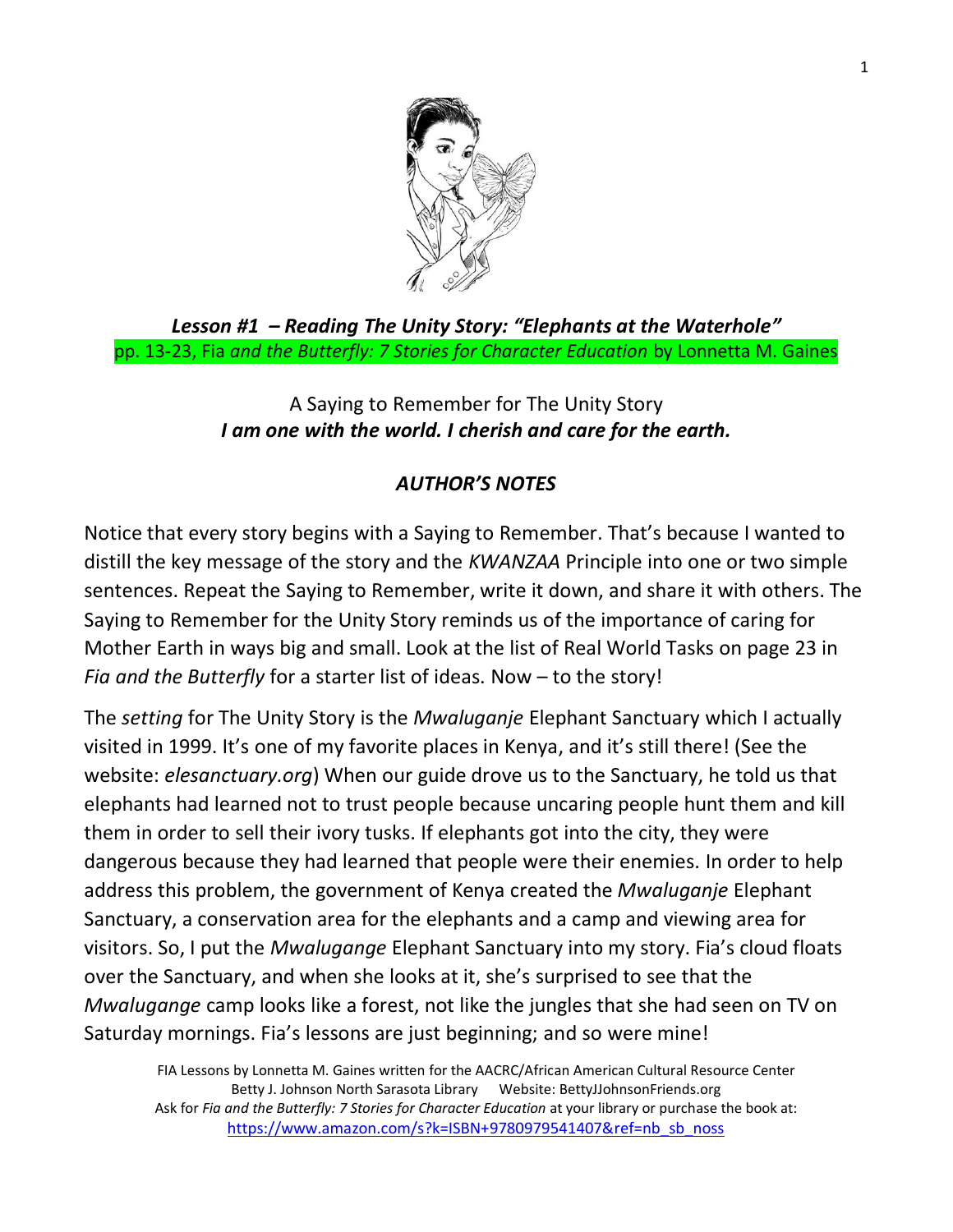While visiting the camp, one morning, I saw a group of elephants approaching the watering hole – but they wouldn't come down the path until they received a welcoming wave of the trunk from an elephant that was already there – how polite! I mentioned this awesome experience to one of the guides at the viewing area, and he told me another story of elephants approaching the watering hole – this one quite dramatic! I share both of these waterhole stories in The Unity Story: "Elephants at the Waterhole."

Be on the lookout for Fia's vocabulary words from school in this story and throughout *Fia and the Butterfly* as well. Fia loves new words and wishes that she could see and feel her school words and not just read about them. Well – that wish comes true for her, beginning at the *Mwalugane* Elephant Sanctuary. By the way, "sanctuary" is one of Fia's vocabulary words.

Play with more of Fia's vocabulary words in FIA Activity #1. Enjoy!!!

*Extra Credit (smile). Answer the twelve questions at the end of the story (pp 20 & 21). Complete the Character Development Activities (pp 22 and 23).*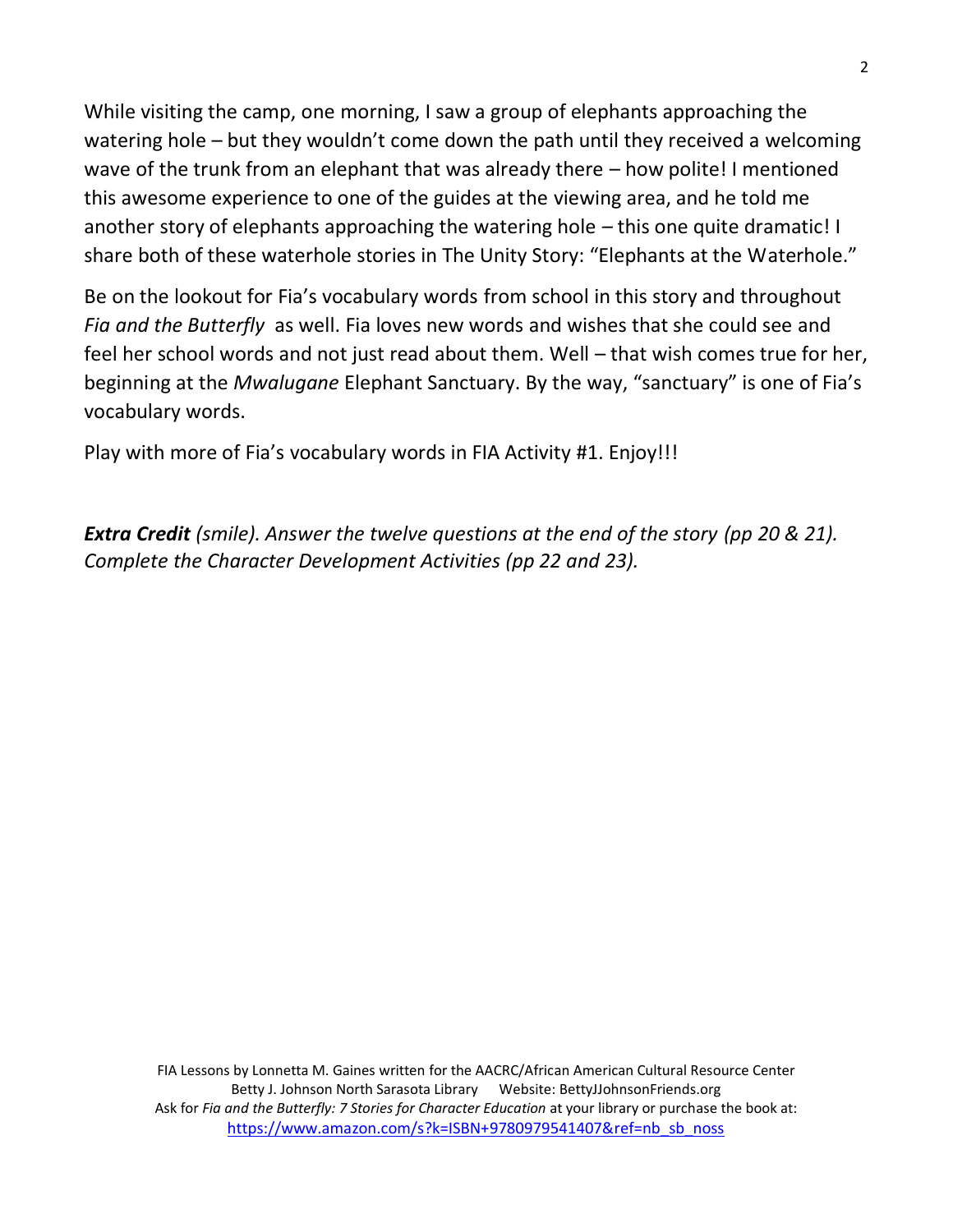

*Name: \_\_\_\_\_\_\_\_\_\_\_\_\_\_\_\_\_\_\_\_\_\_\_\_\_\_\_\_\_\_Date:\_\_\_\_\_\_\_\_\_\_\_*

## *FIA Activity #1 – The Unity Story, Vocabulary Review*

*Directions*: Use the five words below to fill in the blanks in the story on this page. All of these words are in *Fia and the Butterfly*, The Unity Story: "Elephants at the Waterhole." Hint: Think about the story and look at the words that come before the blanks for help. This practice is called using *context clues*. Note: The words are not in order, so, you'll have to put on your thinking cap!

|  |  |  | exuberant sanctuary serene amazement bulky |  |
|--|--|--|--------------------------------------------|--|
|--|--|--|--------------------------------------------|--|

*A STORY FOR VOCABULARY PRACTICE*

| Fia looked down in wonder and ____________________________ at the forest below.  |  |  |  |  |
|----------------------------------------------------------------------------------|--|--|--|--|
| "It looks so peaceful and ______________________" she whispered. Fia watched     |  |  |  |  |
| as the elephants gracefully moved their gigantically _______________ bodies      |  |  |  |  |
| and she smiled. She knew that all was well. "Even when the elephants             |  |  |  |  |
| looked like they were going to fight one day, they didn't," she said.            |  |  |  |  |
| "Instead, they intertwined their trunks in a joyously __________________________ |  |  |  |  |
| hug. This is a safe place. It's truly a ____________________." Fia felt content. |  |  |  |  |